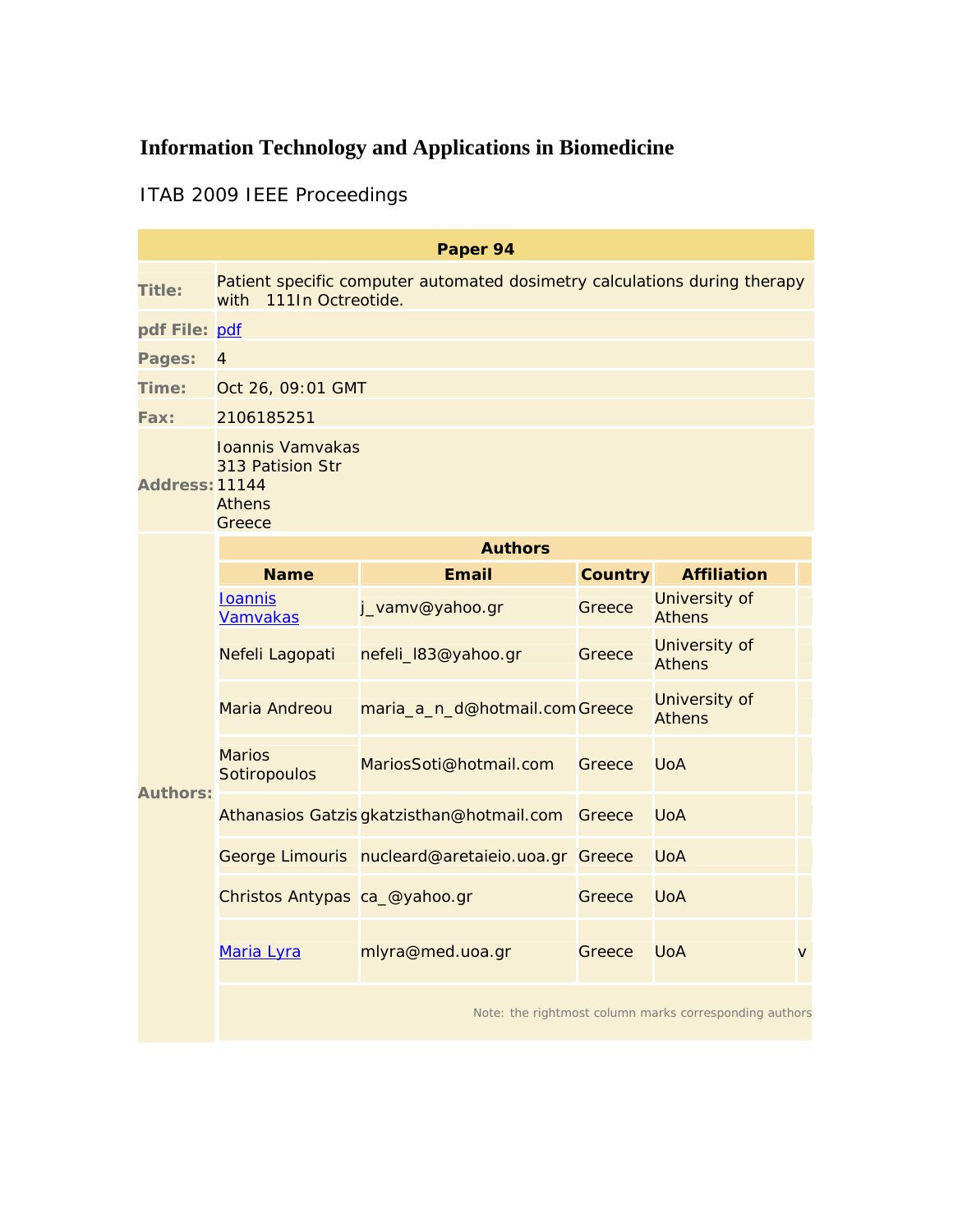### **Patient specific computer automated dosimetry calculations during**  therapy with <sup>111</sup>In Octreotide

Ioannis Vamvakas, Nefeli Logopati, Maria Andreou, Marios Sotiropoulos, Athanasios Gatzis, George Limouris, Christos Antypas, Maria Lyra.

Abstract— **The aim of this study was to calculate the absorbed dose of 22 patients that were diagnosed for neuroendocrine tumours in liver and had received therapeutic dose of 111In octreotide. In-111 Octreotide infusion, via intrahepatic catheterization is well established technique in our Institution in hepatocellular carcinoma and neuroendocrine tumours treatments. The patient specific dosimetry calculations, for this way of treatment, were based on anterior and posterior scintigraphy images that were acquired immediately after radiopharmaceutical infusion, through hepatic arterial port and at 24 and 48 hours post-infusion. Gamma – camera was calibrated in order to estimate source organ activity considering count rate, patient's body diameter and source organ size. The results showed that the tumour absorbed dose ranged from 2.5 to 18.4 mGy/ MBq, depending on the lesion size. Patient specific dosimetry calculations helps the physician to optimize the planning of the treatment, avoid side effects to healthy tissue and assign administered dose to treatment results.**

**Index Terms—** *internal dosimetry, In-111, planar scintigraphy, dose calculation*

#### I. INTRODUCTION

THE radiopharmaceutical In-111-DTPA-D-Phe-1

octreotide is a peptide composed of 8 amino acids and is an analogue of the active part of the peptide hormone somatostatin [1]. Somatostatin is an endogenous

Ioannis Vamvakas is medical physics student at Aretaieion Hospital medical physics department, University of Athens.(phone 6973428079 email j\_vamv@yahoo.gr).

Nefeli Lagopati is medical physics student at Aretaieion Hospital medical physics department, University of Athens.

Maria Andreou is medical physics student at Aretaieion Hospital medical physics department, University of Athens.

Marios Sotiropoulos is medical physics student at Aretaieion Hospital medical physics department, University of Athens.

Athanasios Gatzis is medical physics student at Aretaieion Hospital medical physics department, University of Athens.

George Limouris is Assistant Professor at nuclear medicine department of Aretaieion Hospital, University of Athens.

Christos Antypas is medical physicist at Aretaieion Hospital medical physics department, University of Athens.

Maria Lyra is Assistant Professor at Aretaieion Hospital medical physics department, University of Athens.

neuropeptide that acts as a regulator of growth hormone secretion [2]. Somatostatin is present in many neurons and endocrine cells, mainly in the brain and in the GI tract, and has an inhibitory effect on growth hormone secretion.  $\frac{111}{n}$  -Pentetreotide specifically binds to receptors for tissues where, as a consequence of disease, the cell – surfaces contain these receptors in higher than physiological density[3]. Till now, it has been indicated mainly for use in diagnosis of somatostatin receptor bearing tumours, such as neuroblastoma, some types of endocrine gastro –enteric – pancreatic (GEP) tumours, small cell lung cancer and breast cancer, by aiding in their localization. Tumours that bearn either somatostatin receptors nor sufficient receptors density are not visualized [4]. In palliative treatment use,the radiopharmaceutical entrance into the tumor cell and itsdestructive effect to DNA by emission of Auger and internal conversion electrons is exploited. The aim of this study was to estimate absorbed dose by tumour and healthy tissue using anterior and posterior planar scintigraphs [5] – [7], (fig.1, fig2). This method gives fast and accurate patient specific dosimetry calculations. Calibration measurements of the gamma - camera that obtained the planar scintigraphy images were performed in order to convert count rate to activity at patient organs. Radiation absorption through patient body and source organ, gamma - camera dead time and sensitivity must be considered in order to convert count rate to activity accurately [8], [19]. The infusion of the radiopharmaceutical was performed directly to patient liver through a port that was attached to the hepatic artery. This is proved to be the best method to give better uptake of the radiopharmaceutical by the tumour. Patient specific dose estimation for the tumour and healthy tissue is very important for radiopharmaceutical therapeutic applications as this is the most accurate way to assign an administered dose to the best therapeutic result. It is also assistance to the physician in order to avoid side effects of the therapy and compare the treatment results to other related therapies as external radiotherapy.

#### II. MATERIALS AND METHOD

*A. Patients* 

In this study, 22 patients with histologically confirmed neuroendocrine tumours lesions located in liver and normal kidney function were infused with mean activity of 4500  $MBq$ <sup>111</sup>In - octreotide. The infusion was performed through a port attached to the hepatic artery. The hepatic artery port makes the therapy more comfortable for the patient as in this way the hepatic artery angiography catheterization, at each therapeutic session, is avoided.

*B. Scintigraphy*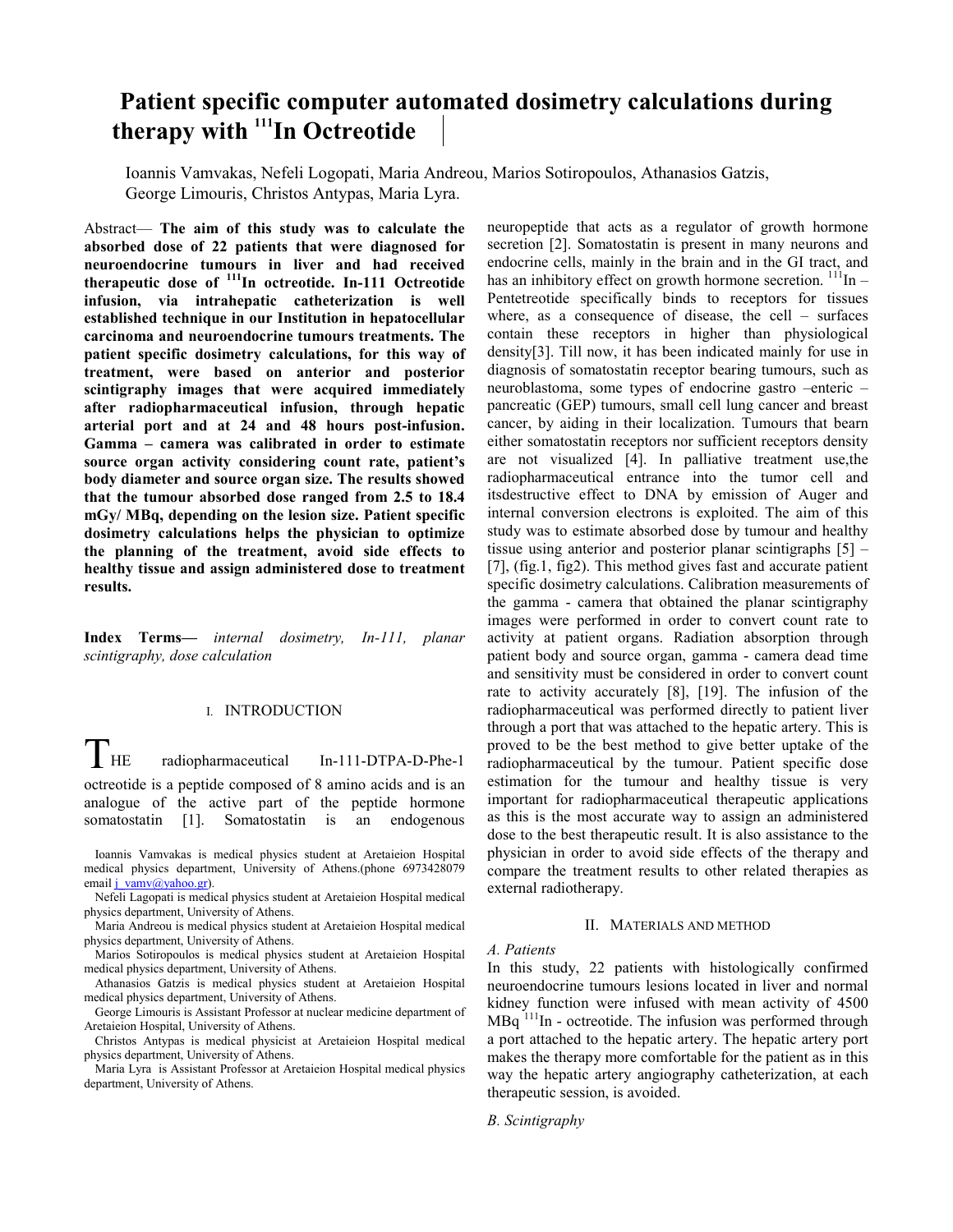Scintigraphy was performed immediately after radiopharmaceutical infusion and at 24 and at 48 hours postinfusion. Anterior and posterior planar images were obtained using an APEX SPX4 ElScint gamma - camera. The parameters that were used during imaging were medium energy all-purpose collimator, 20 % energy window centred at  $247 \text{ KeV}$  <sup>111</sup>In photo peak and 1 minute time to acquire an image.

#### *C. Gamma - camera calibration.*

A set of measurements were performed in order to convert count rate that was measured from planar images to activity. A cubic tank 0.1 m x 0.3 m x 0.3 m was filled with water and was placed on the examination bed and simulated patient's body [19]. 10 ml vials were placed at the center of the cubic phantom consecutively, filled with  $111$ In radionuclide.

Planar scintigrams of each vial were obtained with 111In activity varying from 200 to 2000 MBq. A linear fit function was applied to correlate measured count rate with source organ activity.  $R = 0.019 A + 0.41$  where R : count rate, A : activity.

#### III. D. DOSE CALCULATIONS

Radiation emitted from organ source is absorbed by patient's body. It is necessary to correct measured count rate with the transmission factor. Transmission factor T can be calculated if we know patient's body diameter, using the function

$$
T = e^{-\mu L} (1),
$$

where L is patient's body diameter and  $\mu$  is linear absorbent coefficient for water. The value for L can be obtained by patient's computed tomography study because scintigraphic images do not provide any anatomical data [9], [10]. Also radiation is absorbed by the source organ. A correction factor f is applied due to this phenomenon. Factor f can be calculated from the function

#### $f = [(\mu d/2)/\sinh (\mu d/2)] (2)$

where d is anterior-posterior size of the source target [11]. Considering the factors T, f and gamma – camera sensitivity E due to collimator and dead time, measured count rate was converted to activity A according to the function

Α = (Rant Rpost / T)1/2 (f / E) ( 3 )

where Rant is the measured count rate from anterior image and Rpost is the measured count rate from the posterior image [12]. The count rates were measured with manually drawn regions of interest for liver, spleen, kidneys and tumour. Background count rate was measured close to regions of interest and a simple background subtraction method was performed. Activity was calculated from the planar anterior and posterior images immediately after radiopharmaceutical infusion, at 24 and 48 hours later. Activity was calculated for the tumour, liver, kidneys and spleen. Curves of activity as a function of time were drawn for each source organ. The area between each curve and time axis is the cumulative activity [13]. Cumulative activity *Ac* is measured in MBq hr and was calculated for each source organ. The residence time t was calculated for each source organ using the function

 $t = A_c / A_0(4)$ 

where A<sub>0</sub> is the total infused activity. This method is appropriate for patient specific dosimetric calculations as residence times are calculated from patient's scintigraphic image. The MIRD schema, proposed by the Medical Internal Radiation Dose (MIRD) Committee, is widely accepted for absorbed dose calculations in the scale of human organs (i.e. greater than a centimeter) [7], [14]. The MIRD schema attempts to calculate the mean absorbed dose, assuming an average tissue deposition of energy and a uniform distribution of the radiopharmaceutical. The dose is calculated for the target region (T), by summing up the contribution of each source region (S) to the target and the contribution of the target region itself. Any region containing activity greater than the average concentration of activity in the total body is accepted as source region. It is assumed that non - penetrating radiation (beta particles, Auger electrons, internal conversion electrons and photons below 13 keV) is absorbed only if it is emitted within the target region [15]. On the other hand, penetrating radiation emitted by all source regions, including radiation emitted by the target region itself, contributes to the absorbed dose to the target region. The mean absorbed dose can be roughly estimated, due to major limitations in absorbed dose calculations; these come from the inherent difficulty in measuring radioactivity inside the body, as well as from the use of standard generalized biokinetic models, that may deviate considerably from the suitable for certain patient's size and physiology [16]. We have used the MIRDOSE3 program to calculate patient absorbed dose. MIRDOSE3 is a tool for calculating doses using standard models once the kinetic data are established. MIRDOSE3 software calculates absorbed dose per cumulative activity (S values) using anthropomorphic phantoms. The calculation is fast; dose estimation is accurate and patient specific, as residence times are calculated separately for each patient from his own planar images. A Microsoft Excel calculation sheet is developed so that count rate was converted to activity in a simple way. Measured count rate, patient's body diameter, administered activity and source organ size is entered to the program and cumulative activity is automatically calculated. Cumulative activity curves were then automatically drawn (fig 3, fig 4). Cumulative activity was then measured for tumour, kidneys, spleen and pancreas. Residence times were then calculated for each organ. Residence times were the inputs for MIRDOSE3. Finally absorbed doses for each organ were calculated with MIRDOSE3 in mGy/MBq.

#### IV. RESULTS

The residence times for source organs liver, spleen, kidneys and tumour was calculated and the mean values were 3.4 hr for liver, 2.85 hr for kidneys, 4.72 hr for spleen and 11.2 hr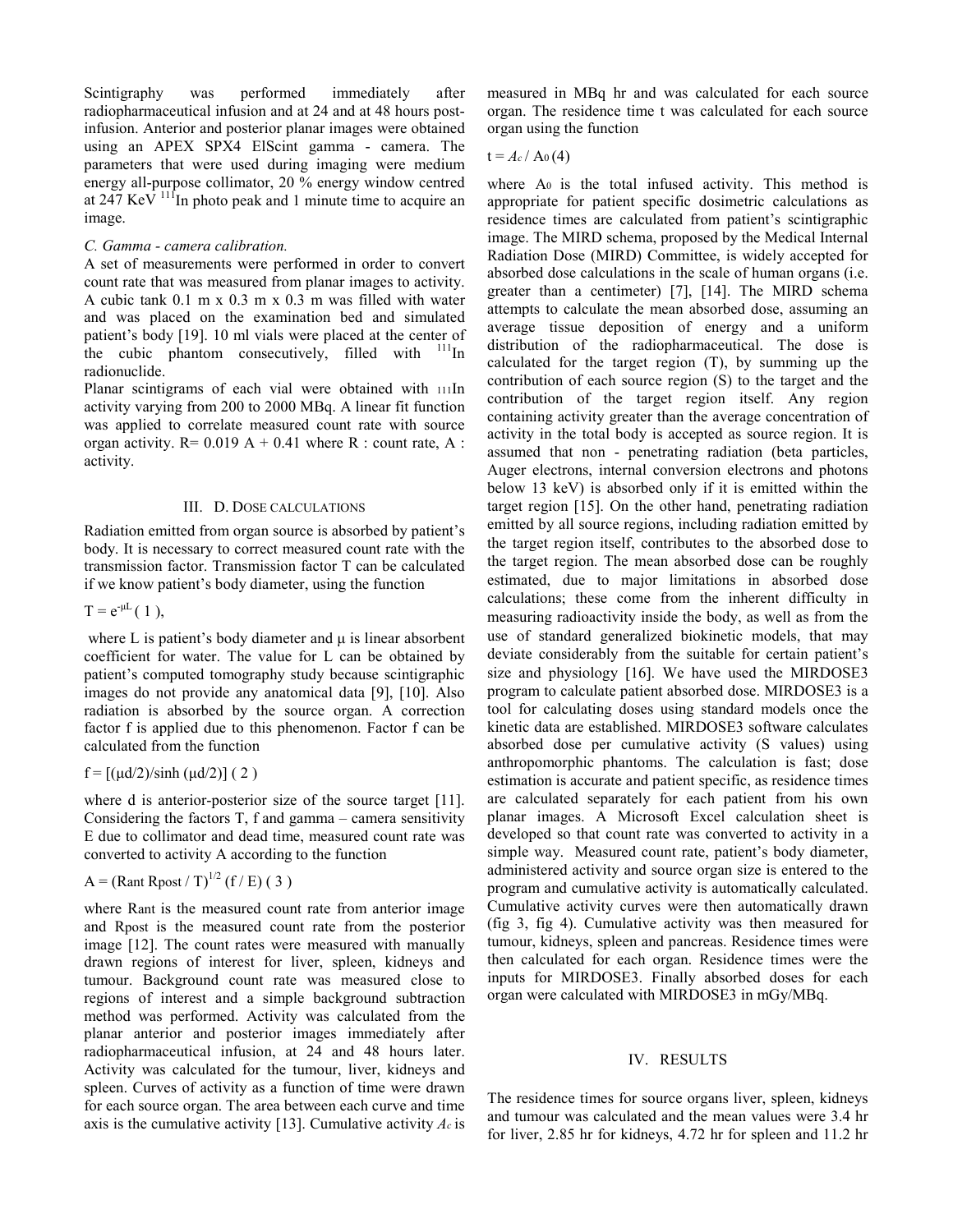for the tumour. Mean absorbed dose was estimated at 0.35 mGy/ MBq for kidneys, 0.15 mGy/ MBq for liver, 1.1 mGy/ MBq for spleen and 10.2 mGy/ MBq for the tumour. Minimum and maximum estimated absorbed dose values were 0.1 mGy/ MBq and 0.25 mGy/ MBq for liver, 0.2 mGy /MBq and 1.2 mGy/ MBq for kidneys, 0.2 mGy/ MBq and 1.9 mGy/ MBq for spleen, 2.5 mGy/ MBq and 18.4 mGy/ MBq for the tumour (fig 5).

#### V. DISCUSSION

From the dosimetric point of view, radiopharmaceutical therapy dosimetry differs significantly of the diagnostic applications' dosimetry. The organ absorbed dose is high at radiopharmaceutical therapy and there is a much greater risk for the healthy tissues. MIRD schema calculations give a satisfying precision at dose estimation for diagnostic applications but it is not the same for therapeutic dose estimations. For radiopharmaceutical therapy patient, specific dose calculation is essential because each patient has different pharmacokinetic and his anatomy deviates from anatomic averages [17]. Measured absorbed doses for tumour and kidneys are in good agreement with absorbed doses measured by Kontogergakos et al, 10.8 mGy/MBqfor tumour and 0.41 mGy/MBq for Kidneys. At this study high deviations of absorbed dose between patients were observed. This proves that patient specific dosimetry must be introduced in radiopharmaceutical therapy department, routinely, as a tool for the determination of the therapeutic activity dose that will have maximum biological effect to the tumour and avoid great risks for the healthy tissue [6], [18].

#### VI. CONCLUSION

Great differences of crucial organ absorbed dose during  $111$ In octreotide therapy are measured. Patient specific dosimetry is a necessary calculations technique that guides for optimum therapeutic activity dose to the tumour and keeps low risk for healthy tissue.



Fig.1. Planar anterior image immediately after In-111 octreotide infusion.



Fig.2. Planar posterior image immediately after In-111 octreotide infusion (same patient).







Fig.4. Kidneys cumulative activity curve extrapolated to 100 hours (smooth line fit).



Fig.5. Minimum and maximum estimated absorbed doses for tumour and source organs.